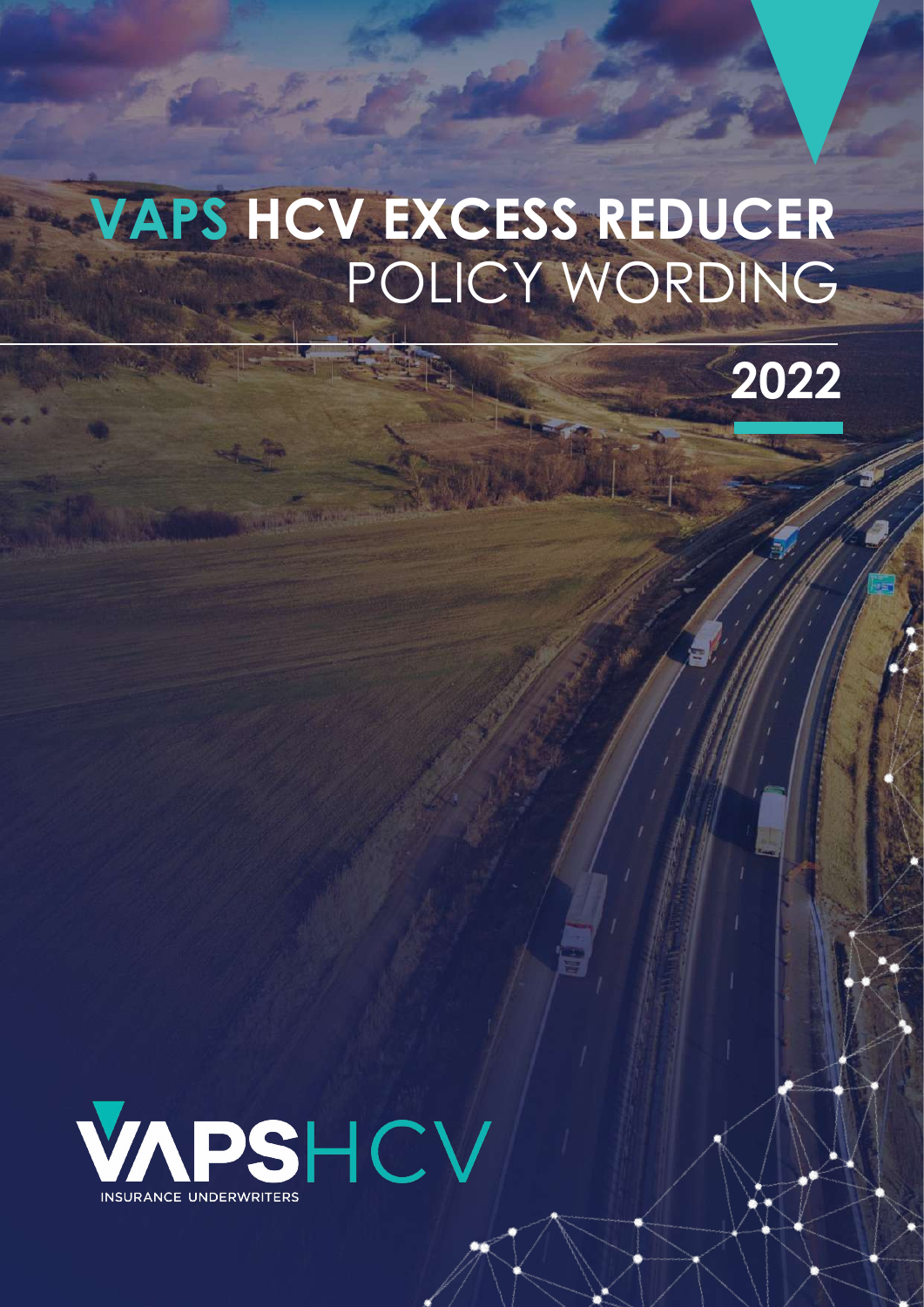# TABLE OF CONTENTS

| GENERAL EXCEPTIONS, CONDITIONS AND PROVISIONS<br>1 <sup>1</sup> | 3  |
|-----------------------------------------------------------------|----|
| <b>DEFINITIONS</b><br>$\mathcal{P}^-$                           | 6  |
| <b>OWN DAMAGE EXCESS REDUCER</b><br>3 <sub>1</sub>              | 8  |
| <b>THEFT/HIJACK EXCESS REDUCER</b><br>4                         | 8  |
| THIRD PARTY EXCESS REDUCER<br>5.                                | 9  |
| <b>PENALTY EXCESS REDUCER</b><br>6.                             | 9  |
| <b>LOSS OF USE</b><br>7 <sup>1</sup>                            | 10 |
| <b>CREDIT SHORTFALL</b><br>8.                                   | 11 |
| <b>DEPOSIT PROTECTOR</b><br>9                                   | 11 |
| 10. CROSS BORDER TOWING & RECOVERY                              | 12 |
| 11. CAR HIRE                                                    | 12 |
| 12. POLLUTION LIABILITY EXCESS REDUCER                          | 13 |
| 13. GOODS IN TRANSIT BASIC EXCESS REDUCER                       | 13 |
| 14. GOODS IN TRANSIT THEFT/HIJACK EXCESS REDUCER                | 14 |
| 15. WINDSCREEN COMPREHENSIVE COVER                              | 15 |
| 16. WINDSCREEN EXCESS REDUCER                                   | 15 |
| 17. TYRE/POTHOLE COVER                                          | 16 |
| 18. VAPS NON-MOTOR EXCESS REDUCER                               | 17 |

# **PREAMBLE**

Whereas the Insured (or their authorized intermediary) has submitted a Proposal form and declaration completed by you to VAPS Insurance Underwriters which shall form the basis of the contract and is deemed to be incorporated herein.

# **OPERATIVE CLAUSE**

Subject to the terms exceptions conditions (precedent or otherwise) and in consideration of and conditional upon the prior payment of the premium by or on behalf of the Insured and receipt thereof by or on behalf of the Underwriter, the Underwriter specified in the Policy Schedule agrees to indemnify the Insured by payment in respect of the Defined Event occurring within the territorial limits during the Period of Insurance and as otherwise provided under the within sections up to the sums insured, limits of indemnity, compensation and other amounts specified. Specific exceptions, conditions, provisions and warranties shall override general exceptions, conditions and provisions stated in the Underlying Insurance policy or otherwise agreed.



Underwritten by Renasa Insurance Company Limited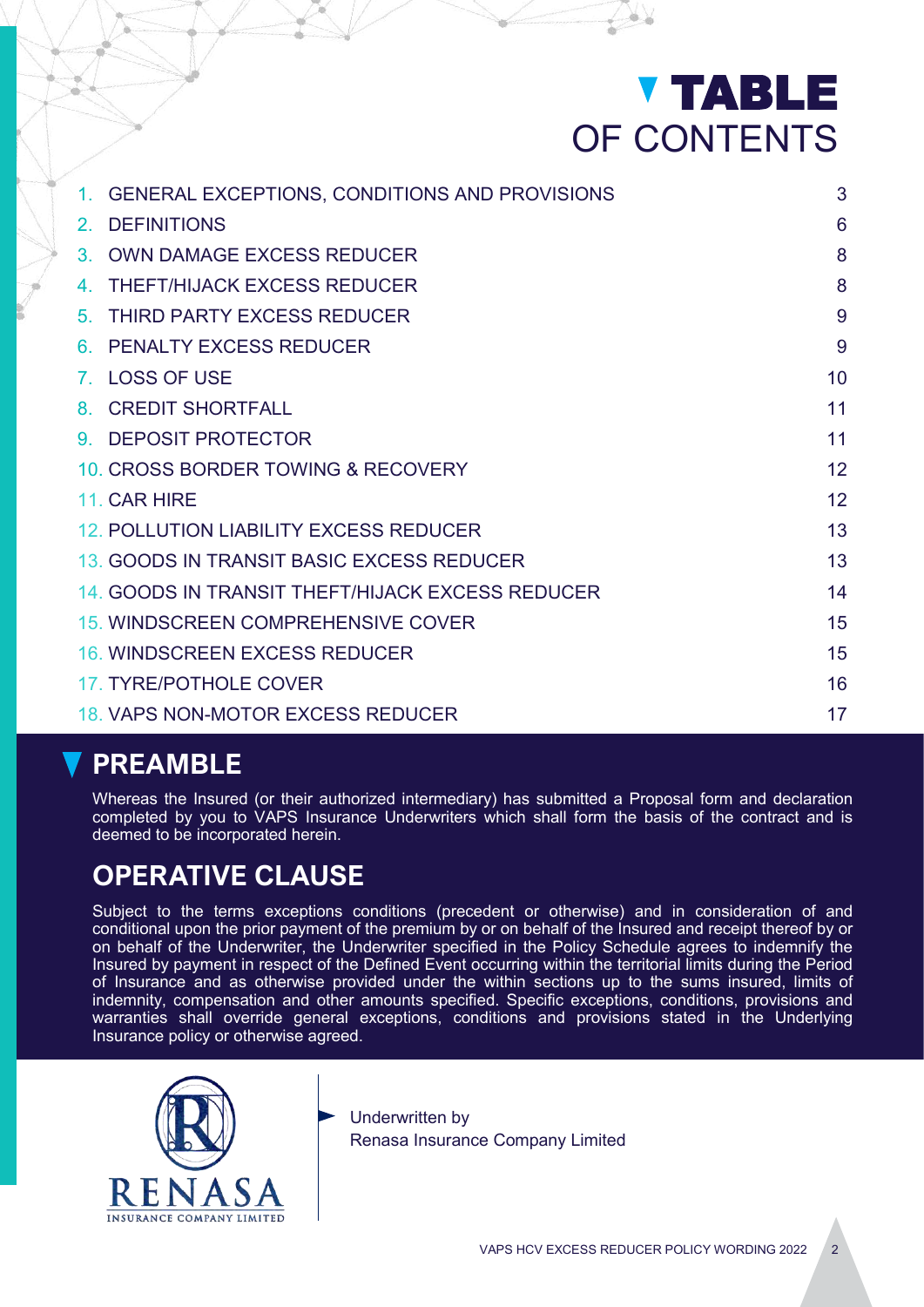Policy Wording

# **1. General Exceptions, Conditions and Provisions**

### **General Conditions**

Subject to the provisions of Section 55 of the Short Term Insurance Act No 53 of 1998 (as amended)

#### **1. Cancellation**

This policy or any section may be cancelled at any time by the Insured or the Underwriter by giving 30 days' notice in writing. If the policy is an annual contract a refund of premium will be calculated pro-rata from the date of cancellation to the renewal date. If the policy is a monthly policy or a claim has been instituted against the policy no refund of premium will be payable. Refund of premiums will only be affected if sufficient proof can be given of a notification of cancellation to the Underwriters and will never be more than 3 (three) months.

#### **2. Premium Payment** (where premium is payable by bank debit order or by transmission account)

The premium is payable on or before inception or renewal date (15 days grace will be allowed after the relevant due date applicable), failing which the policy will lapse from the day preceding the inception or renewal date. In the case of monthly policies the 15 (fifteen) day grace period will apply with effect from the second month following the inception date of the policy. Any subsequent premiums on monthly policies are payable on the first working day of each month of the same month. If the premium is paid by debit order and this is dishonored by your bank:

- As a result of your instruction to the bank to stop payment of the debit order, the policy will lapse from the last day of the month for which premium was received.
- For any other reason than (a) above, the following month a debit order will be submitted to the bank for two months premium. If this is returned unpaid, the policy will lapse from the last day of the month for which premium was received.

#### **3. Claims**

- 3.1. On the happening of any event which may result in a claim under this policy the Insured shall, at their own expense;
	- (a) give notice thereof to VAPS within 30 (thirty) days of any claim and provide particulars of any other insurance covering such events as are hereby insured, and
	- (b) submit to VAPS full details in writing of any claim, and
	- (c) satisfy VAPS that there is a current and valid Underlying Insurance Policy and credit agreement (if applicable) and if requested to submit such proof of the existence thereof, and
	- (d) Submit to VAPS such proof, information and sworn declarations as the Underwriter may require, these may include but not be limited to the Underlying Insurer's claim adjustment, agreement of loss form, claim payment confirmations and/or full credit agreement statement.
- 3.2. No claim shall be payable if submitted after 30 (thirty) days from the date of the claim.
- 3.3. In the event of a claim being rejected by the Underwriter, the Insured needs to claim payment by serving written legal process on VAPS within 180 (one hundred and eighty) days from the date of the rejection of the claim.
- 3.4. In the event of a claim repudiation in terms of the Underlying Insurance Policy the Insured must notify VAPS of this fact within 7 (seven) days of such repudiation notwithstanding that such claim may be the subject of pending legal action, and advise VAPS of the status of such legal action regularly.

#### **4. Jurisdiction clause**

This insurance is governed by the law of the Republic of South Africa whose courts shall have jurisdiction in any dispute arising hereunder.

#### **5. Underlying Policy**

- 5.1. The Insured's Vehicle detailed on this schedule must be comprehensively insured for its full retail value at all times in terms of the Underlying Policy, in particular at the date of loss. If the Insured Vehicle is not comprehensively insured on an Underlying Policy for the period of this policy, then all the benefits under the policy shall be forfeited.
- 5.2. Where the Underlying Policy is cancelled or for any reason is void or invalid, this policy does not operate.
- 5.3. Where the Underlying Policy has repudiated liability for a claim in terms of the Underlying policy and the Underlying Policy has been cancelled, void or avoided, but the Underwriter has made the Insured an ex-gratia payment, this policy will not operate.
- 5.4. Client cannot decide not to submit a claim under his Underlying Policy and only claim from their VAPS policy.

#### **6. Fraud**

If any claim under this policy is in any way fraudulent or if any fraudulent means are used by the Insured or anyone acting on the Insured's behalf to obtain any benefit under this policy or if any of the events Insured against in terms of this policy are occasioned by the Insured's intentional act or with the Insured's Connivance, all the benefits stated in the Schedule and all premiums paid on terms of this policy, shall be forfeited.

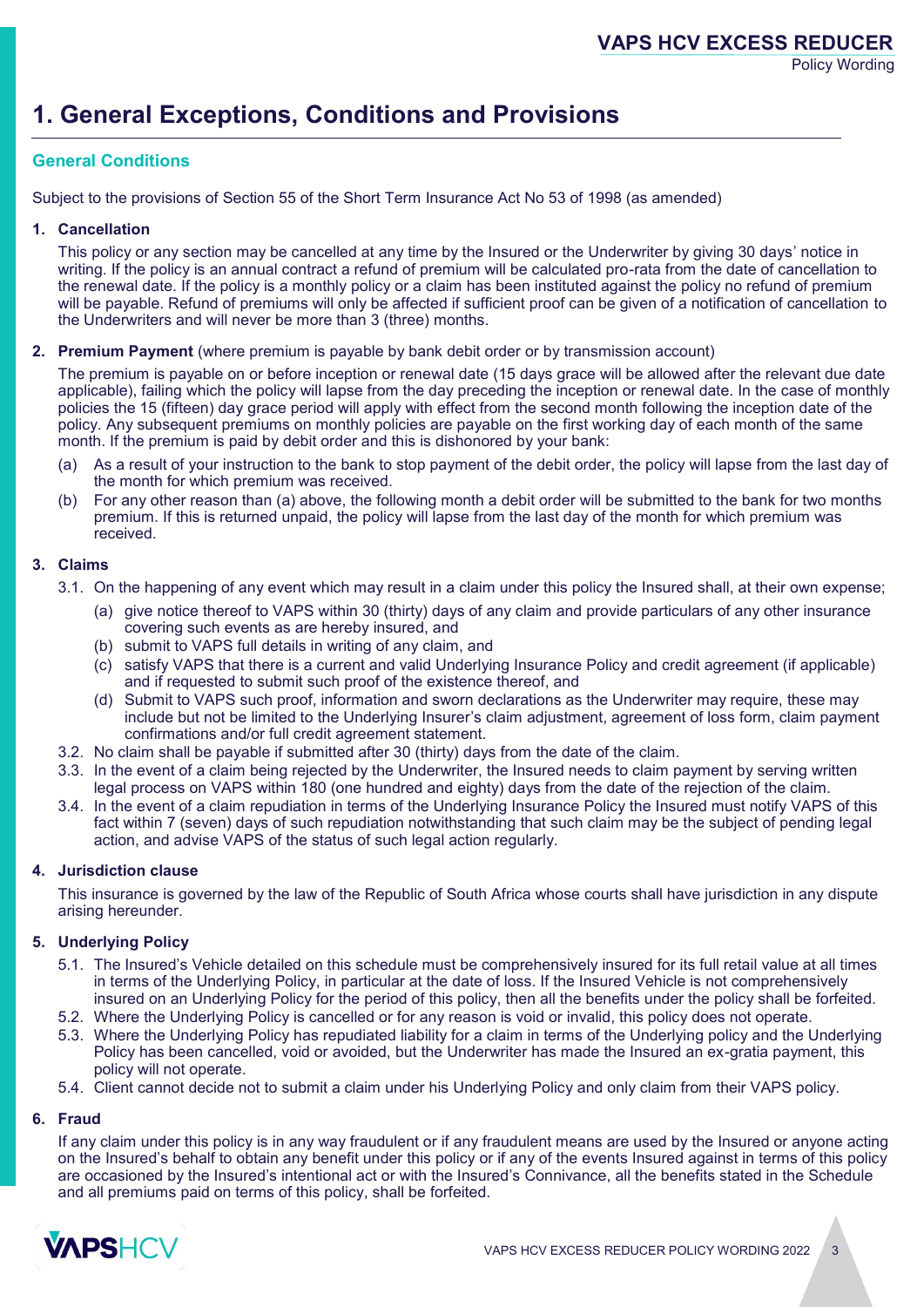# **1. General Exceptions, Conditions and Provisions**

#### **7. Underlying Policy Indemnity**

The Insured shall use his best endeavors to obtain a full indemnity in terms of the underlying Policy. Notwithstanding such endeavors, the Underwriters Liability shall not be increased by reason of any failure by the Insured to obtain a full Indemnity in terms of the Underlying Policy and in the case of a total loss; a full indemnity shall be deemed to be the Retail Value as defined.

#### **8. Contract**

The Policy Schedule and this policy and any endorsements or amendments thereto comprises the Insured's insurance contract with the Underwriters.

#### **9. Other Insurance**

- 9.1. If, at the time of any event giving rise to a claim under this policy, insurance exists with any other insurers covering the Insured against the defined events, underwriters shall be liable to make good only a rate able proportion of the amount payable by or the Insured in respect of such event. If any such other insurance is subjected to any condition of average, this policy, if not already subjected to any condition of average, shall be subjected to average in like manner. However, the Underwriter will be under no obligation to make any payment under this policy from which it could have been relieved under any exception applicable to this policy or any other section thereof.
- 9.2. If, during the currency of this section, any driver's license in favor of the Insured or their authorized driver is endorsed, suspended or cancelled or if he or they shall be charged or convicted of negligent or reckless driving or driving under the influence of alcohol or narcotic drugs, then written notification thereof must be sent to insurers without delay.

#### **General Provisions**

Subject to the provisions of Section 55 of the Short Term Insurance Act No 53 of 1998 (as amended)

#### **1. Inner Excess / First amount payable**

Except where provided for specifically in any section, the amount payable under this policy/section for each and every loss, damage or liability shall be reduced by the inner excess/first amount payable shown in the Excess / Policy Schedule for the applicable Defined event.

#### **2. Meaning of words**

The schedules and any endorsements thereto and the policy wording shall be read together and any word or expression to which a specific meaning has been given in any part thereof shall bear such meaning wherever it may appear.

#### **3. Policy Schedule sums insured blank**

If the Sum insured, Limit of indemnity is left blank or has no monetary amount stipulated against it or reflected as nil or not applicable this means the Defined event or circumstance shown in the Policy Schedule is not insured by this policy.

#### **4. Insured Sections**

Each Section is only applicable if stated in the Policy Schedule.

#### **General Exceptions**

#### **The Underwriters shall not be liable for:**

- 1. Liability to passengers or to third parties of whatsoever nature including third party vehicles, unless stated in the schedule to apply.
- 2. Any loss or damage caused, sustained or incurred whilst the Insured Vehicle is being driven by the Insured or by any other person unless duly and fully licensed to drive the vehicle in terms of any applicable legislation, or whilst the concentration of alcohol in the Insured's or authorized driver's blood exceeds the statutory limit in force at such time or whilst the Insured or the driver is under the influence of a drug having a narcotic effect.
- 3. Any claim arising out of contractual liability or where the Insured is in the process of breaching any criminal law.
- 4. Consequential loss of any nature whatsoever, depreciation, wear and tear, mechanical or electrical breakdowns, failures or breakages.
- 5. Loss or Damage for any SASRIA insurable losses are not covered by this policy. The burden of proving the contrary shall rest on the Insured.

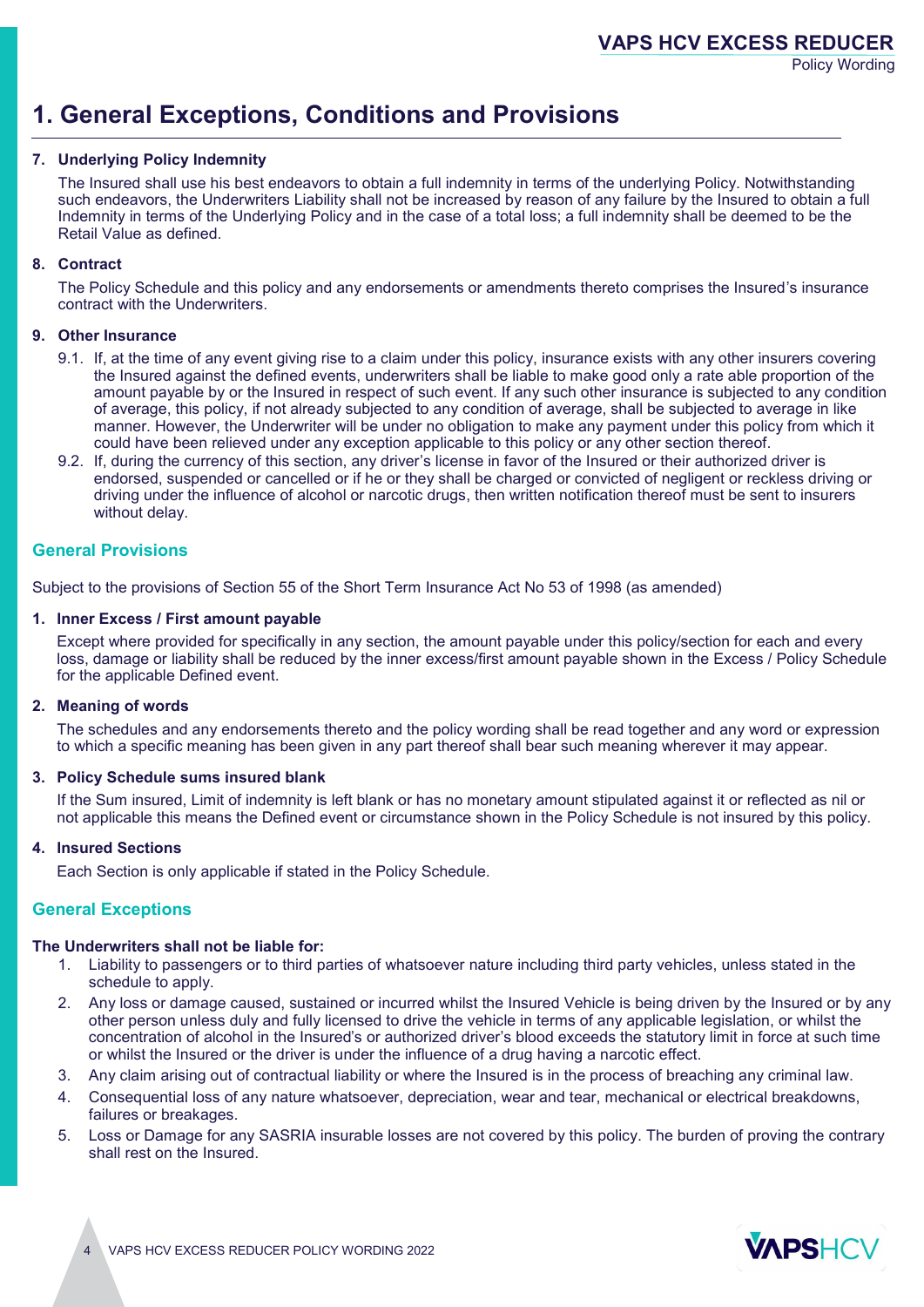Policy Wording

# **1. General Exceptions, Conditions and Provisions**

- 6. This policy does not cover loss or damage caused directly or indirectly by or through or in consequence of any occurrence for which a fund has been established in terms of the War Damage Insurance and Compensation Act, 1976 (No. 85 of 1976) or any similar Act operative in any of the territories to which this policy applies.
- 7. Notwithstanding any provision of this policy including any exclusion, extension or other provision not included herein which would otherwise override a general exception, this policy does not cover loss or damage to property or expense of whatsoever nature directly or indirectly caused by, arising out of or in connection with any act of terrorism regardless of any other cause or event contributing concurrently or in any sequence to the loss, damage or expense. The burden of proving the contrary shall rest on the Insured.
- 8. Damage to wheels (tyres/rims) by application of brakes or by road punctures, cuts & bursts.
- 9. Damage to springs/shock absorbers due to inequalities in the road or other surfaces or to impact with such inequalities; detention, confiscation or requisition by customs or other officials or authorities.
- 10. Malicious damage, windscreen claims, cleaning and damage not accidental.
- 11. Damage to accessories fitted to the vehicle such as radios, tape players, CD, DVD players, fleet management systems tachographs, telephones or similar equipment.
- 12. Damage to demo and rental vehicles.
- 13. Any loss or damage to any electronic component or refrigeration or plant equipment unless such loss or damage is directly as a result of an insured event.
- 14. The ownership, operation, maintenance or use of any vehicle of which principle use is: a. The transportation of high explosives, such as nitro-glycerin, dynamite, or any other similar substances.
	- (b) The bulk transportation of liquefied petroleum or gasoline.
	- (c) The transportation of chemicals or gases in liquid, compressed or gaseous form.
	- (d) Contractors Plant and Machinery if not licensed for use on a public road.
	- (e) The transportation of hazardous waste.
	- (f) Self-drive hire.
	- (g) Insurances covering police force vehicles
- 15. Motor Personal Accident coverage.
- 16. Liability assumed under any Motor Vehicle Act Enactment.
- 17. Any loss or damage associated with an Insured Vehicle, operating on a public road, and not having a valid roadworthy certificate and / or not being in a roadworthy condition and / or not being legally permitted to operate on a public road, at the time of such loss.
- 18. Public Emergency Service Vehicles.

#### **Nuclear Exclusion**

- 1. Except as regards the Fidelity, Stated Benefits and Group Personal Accident sections
	- (a) this policy does not cover:
		- loss or destruction of or damage to any property whatsoever or any loss or expense whatsoever resulting or arising there from or any consequential loss;
		- (ii) Any legal liability of whatsoever nature directly or indirectly caused by or contributed to by or arising from radiations or contamination by radio-activity from any nuclear fuel or from any nuclear waste from the combustion of nuclear fuel; For the purpose of this exception only, combustion shall include any self-sustaining process of nuclear fission.
	- (b) the indemnity by this policy shall not apply to nor include any loss, destruction, damage or legal liability directly or indirectly caused by, or contributed to by, or arising from nuclear weapons material.

#### **Asbestos Exclusion**

- 1. Notwithstanding any provision of this policy including any exclusion, exception or extension or other provision which would otherwise override a general exception, this policy does not cover any legal liability, loss, damage, cost or expense whatsoever or any consequential loss directly caused by, arising out of, resulting from, in consequence of, in any way involving, or to the extent contributed to by, the hazardous nature of asbestos in whatever from or quantity.
- 2. Racing, rallies and/or speed trails. Vehicles on rails and not on terra firma.
- 3. Loss, damage or liability for goods conveyed in connection with any trade or business on any vehicle insured by the Company, unless stated on the Policy Schedule.
- 4. Loss, Damage or Liability following any non-collision event not otherwise insured

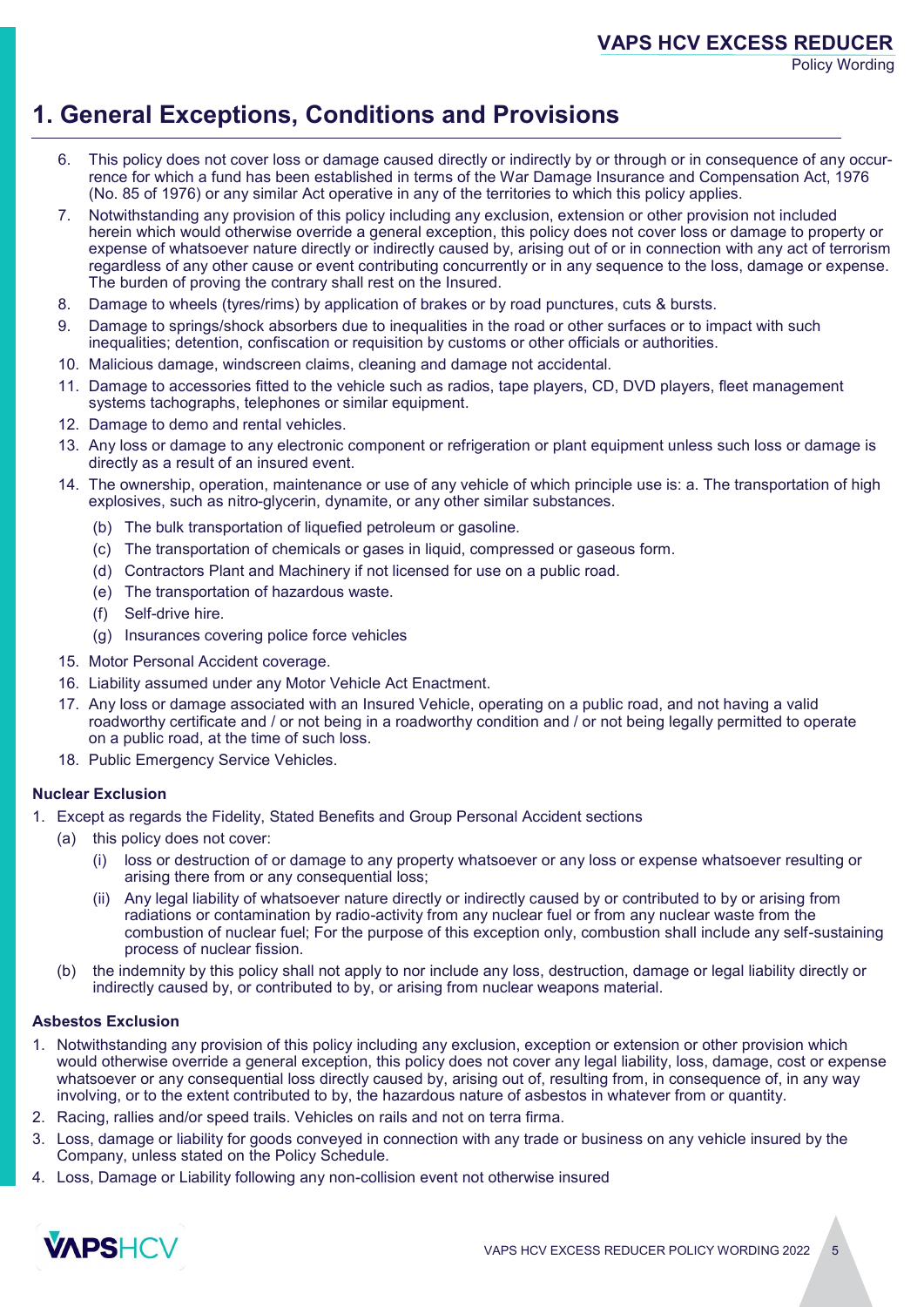### **2. Definitions**

#### **1. Insured**

The person or the business entity named as the Insured in the application, Certificate of Insurance and or Policy Schedule for this Insurance and shall include such persons, authorized employees, spouse, parents and children normally residing with such person together with such other persons who can be regarded as permanent members of the Insured Persons Household and Staff.

#### **2. Insured Vehicle**

The vehicle(s) described in the Application / Policy Schedule and registered in the name of the Insured, whilst in the care, custody and control of the Insured, excluding any parts or accessories.

#### **3. Finance Company**

The Finance Company, who is the creditor in terms of the credit agreement, who's interest in this insurance, is noted on this Policy Schedule.

#### **4. Underlying Policy**

The current valid Motor Comprehensive and / or Motor Liability and / or All Risks Goods in Transit Policy as applicable to the cover, effected in the name of the Insured with an Insurer (as defined in the Insurance Act 58 of 1998 as amended) in respect of the Insured asset.

#### **5. Conveyances**

Cover is limited to goods conveyed by the vehicle specified on the Policy Schedule. Any goods conveyed by a vehicle other than the specified vehicle will not be covered in terms of the policy. The vehicle specified on the Policy Schedule will be identified by registration number and must be identical to the same vehicle involved at the time of a loss and / or claim, failing which will result in no claim / cover.

#### **6. Hijacking definition: Goods in Transit**

Seizure of the Insured goods consigned contained in or on such conveyance where such seizure is accompanied by unlawful and forcible removal of the goods consigned to a destination other than originally intended and accomplished by means of violence or threat of violence on or against the person or persons who, at the time of such seizure, are in actual lawful control of such conveying vehicle carrying the goods consigned.

#### **7. Hijacking definition: Vehicle**

Seizure of the Insured Vehicle where such seizure is accompanied by unlawful and forcible removal of the Insured Vehicle to a destination other than originally intended and accomplished by means of violence or threat of violence on or against the person or persons who, at the time of such seizure, are in actual lawful control of such vehicle.

#### **8. Credit Agreement**

A legally enforceable Credit Agreement as defined in the National Credit Act 34 of 2005 as amended, entered into by the Insured with the Finance Company in respect of the Insured Vehicle and specified in the Policy Schedule.

#### **9. Statutory Settlement Balance**

The payment due by the Insured as at the time of the loss which would liquidate the Insured's obligations to the Finance Company in terms of the Credit Agreement entered into, to finance the purchase / lease of the Insured Vehicle.

#### **10. Market Value**

The reasonable market value of the vehicle shall be deemed to be the average of the Trade and Retail value of the same model and year manufactured, including the value of factory fitted sound equipment, spare parts and accessories as reflected in Mead and Mc Grouter's Dealer Guide for the year and month in which the loss took place. Where the particular make and model of the Insured Vehicle is not reflected in the relevant Dealer's Guide (or Auto Dealer's Digest - for cars over 10 years old) then an average value given for the Insured Vehicle by three independent motor industry sources of The Underwriter's choice will be used as the Market Value of the Insured Vehicle.

#### **11. Commercial Vehicle**

The vehicle excluding demo and rental vehicle registered and licensed with the appropriate authorities to operate for commercial use as described in the Policy Schedule. This vehicle must be insured on an Underlying Policy.

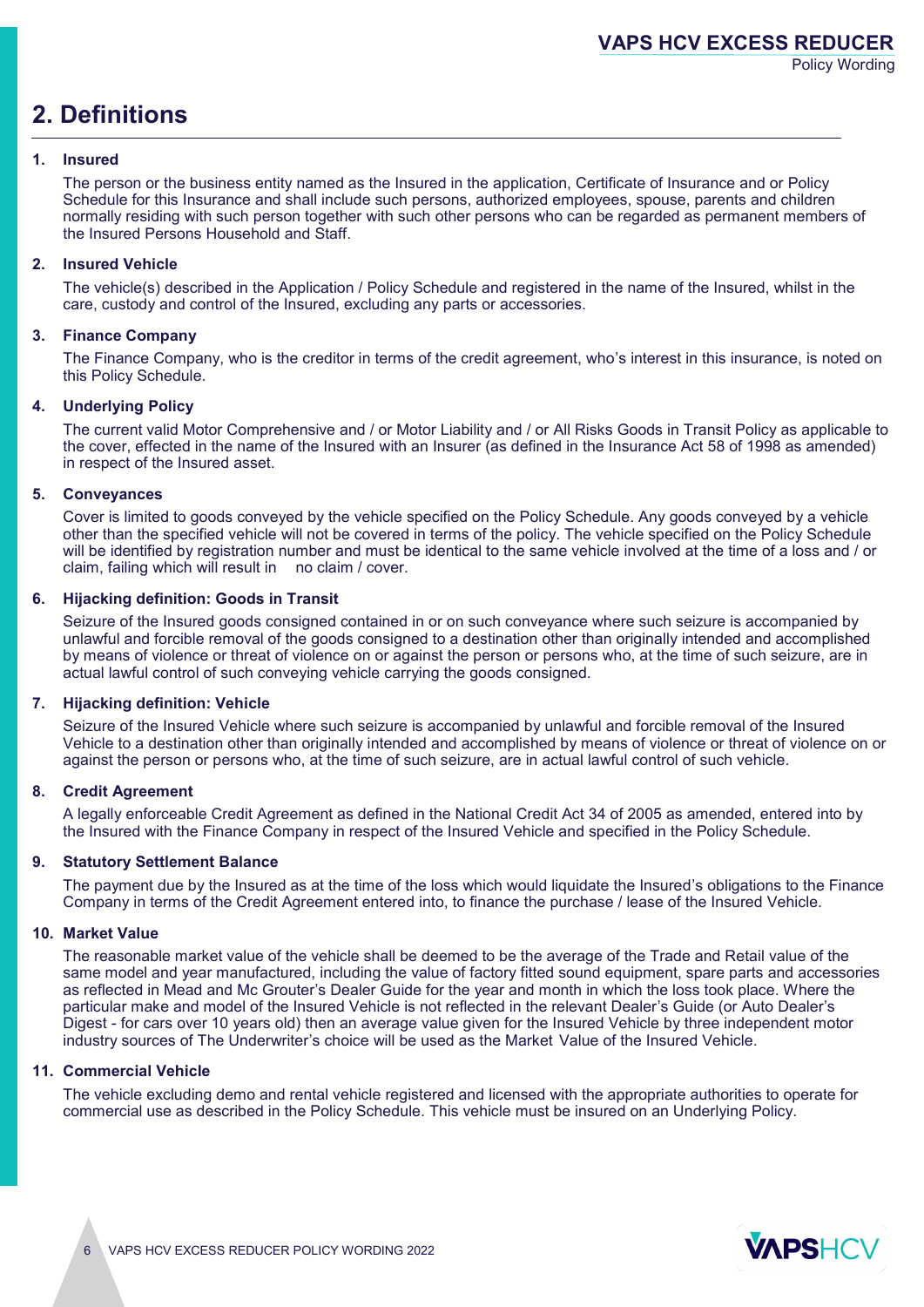### **VAPS HCV EXCESS REDUCER**

Policy Wording

### **2. Definitions**

#### **12. Private / Passenger Vehicle**

The vehicle excluding demo and rental vehicle described in the Policy Schedule including station wagons, double cab (LDV), Sport utility vehicle (SUV) and the like or similar vehicle designed to seat not more than 9 persons including the driver. Cover is restricted to private, professional and pleasure purposes only, this vehicle must be insured on an Underlying Policy.

#### **13. Premium**

The amount due in terms of the policy paid by or on behalf of the Insured to the Company prior to cover incepting.

#### **14. Excess**

The amount due by the Insured in terms of the Underlying Policy, limited to the amount specified on the VAPS Policy Schedule.

#### **15. Inner Excess**

The amount due by the Insured in terms of this policy.

#### **16. Theft**

The unlawful intentional removal of the Insured Vehicle or goods without the Insured's permission.

#### **17. Total loss Reducer (Including Theft/Hijack)**

Any Policy Excess payable in respect a Total loss in terms of the Underlying Policy limited to the amount specified in the VAPS Policy Schedule.

#### **18. Third Party Excess Reducer**

The amount payable in the event of a third party claim (commonly referred to as section II liability excess).

#### **19. Additional / Penalty underlying excess due on Underlying Policy**

Any additional / penalty policy excess as defined payable in terms of the Underlying Policy, limited to Heavy Commercial vehicles only.

#### **20. Application / Policy Schedule**

Documentation issued as evidence of insurance and thereby entitling the Insured to the Benefits applicable as defined herein.

#### **21. Occurrence**

The event which gave rise to the Insured's claim in terms of the Underlying Policy.

#### **22. Date of Loss**

The date of occurrence in terms of the Underlying Policy.

#### **23. Period of Insurance**

The period stated in the Application / Policy Schedule commencing from the actual receipt of the first payment of the Insured's premium and any subsequent Uninterrupted period for which the premium has been actually received by the Underwriter.

#### **24. Underwriters**

Shall mean Renasa Insurance Company Limited

#### **25. Sum Insured**

The value stated on the Policy Schedule in respect of the item insured

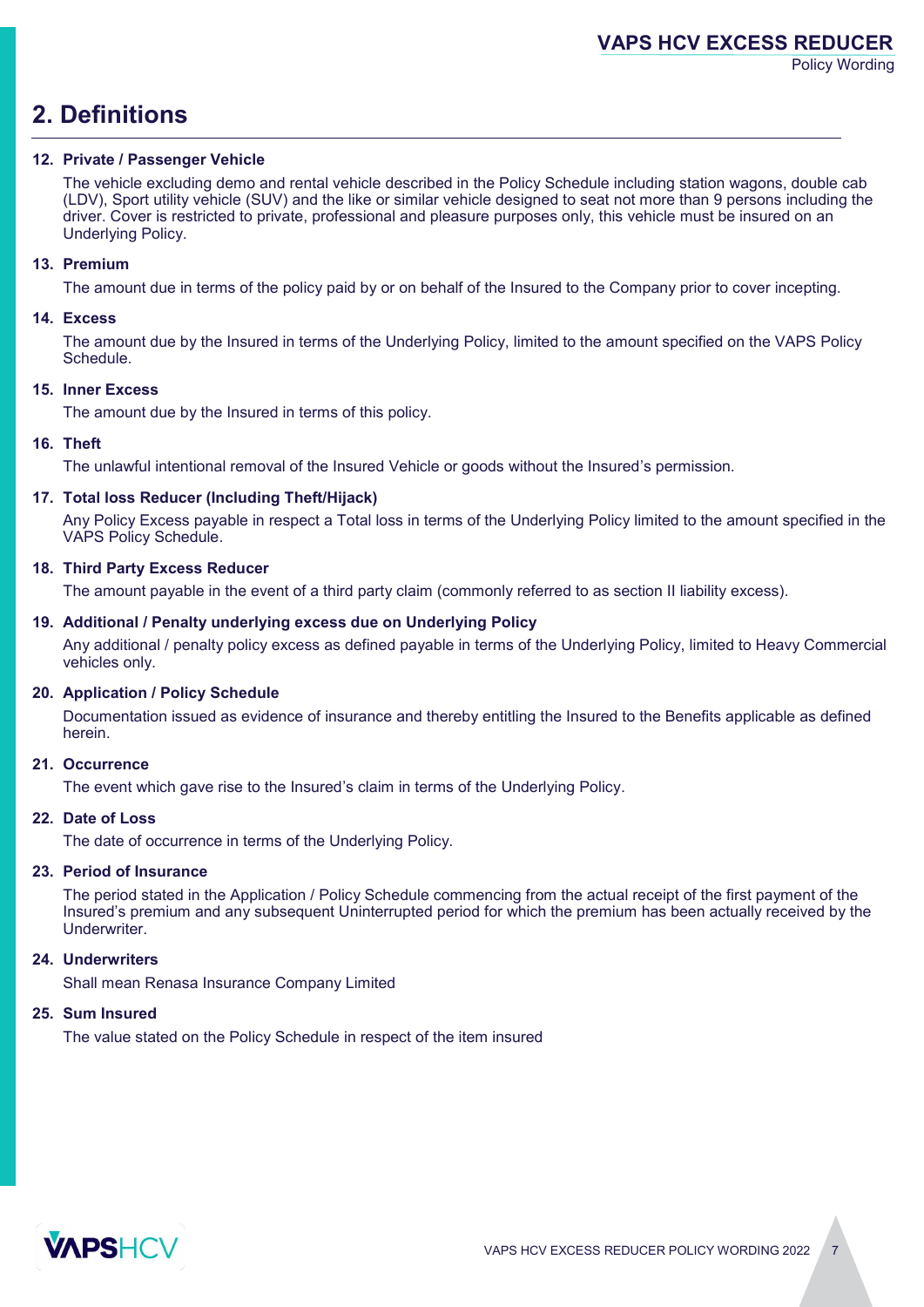### **3. Own Damage Excess Reducer**

(Heavy Commercial Vehicles, Trailers, Buses, Taxi's, Commercial Vehicles, LDV's, PMV's & Plant & Equipment)

#### **Defined Event**

This section insures your Standard Own Damage/Section A excess which is payable in terms of your Underlying Insurance Policy limited to the Sum Insured stated in this Policy Schedule and the maximum sum insured stated below

#### **Specific Conditions**

- 1. In terms of the Insured Vehicles the policy is limited to the Sum Insured as stated subject to maximum Sum Insured per event of;
	- 1.1. Heavy Commercial Vehicles, Trailers, Buses, Commercial Vehicles & Plant R300, 000
	- 1.2. Private Motor Vehicles & LDV's R 80 000
- 2. Less the Inner excess as stated in the Policy Schedule and/or as noted on endorsement on Policy Schedule.
- 3. If non-standard excesses are applied by Underlying Insurers, inner excess may vary

#### **Specific Exclusions**

The underwriter shall not be held liable for:

- 1. Any loss or damage or injuries to third parties; consequential loss as a result of any cause whatsoever, depreciation in value whether arising from repairs following a defined event or otherwise wear and tear, mechanical or electrical breakdown, failures or breakages and any penalty excess not specifically purchased.
- 2. Towing & Recovery Costs are excluded.
- 3. Theft & Hijack excluded unless the policy has been extended to include Total Loss (Theft/Hijack cover)
- 4. Any additional excesses are excluded unless Insured and noted on Policy Schedule.

### **4. Theft/Hijack Excess Reducer**

(Heavy Commercial Vehicles, Trailers, Buses, Taxi's, Commercial Vehicles, LDV's, PMV's & Plant & Equipment)

#### **Defined Event**

This section insures your Theft/Hijack excess which is payable in terms of your Underlying Insurance Policy limited to the Sum Insured stated in the Policy Schedule or the Maximum Sum Insured stated below, subject to the applicable Inner excess (as defined). Theft is defined as the unlawful intentional removal of the insured vehicle without the Insured's permission. Hijacking is defined as the unlawful and forcible seizure, accompanied by violence or threat of violence on or against the person or persons, who at the time of the seizure was in lawful control of the insured vehicle specified in the Policy Schedule.

#### **Specific Conditions**

- In terms of the Insured Vehicles (as defined) the policy is limited to the Sum Insured as stated subject to maximum Sum Insured per event of;
	- 1.1 Heavy Commercial Vehicles, Trailers, Buses, Commercial Vehicles & Plant R400, 000
	- 1.2. Private Motor Vehicles & LDV's R 80 000
- 2. Less the Inner excess as stated in the Policy Schedule and/or as noted on endorsement on Policy Schedule.
- 3. Any vehicle stolen and recovered with damage an inner excess of R5 000 will apply unless otherwise agreed with VAPS.
- 4. In the event that the Underlying Policy Insurer successfully recovers the Insured Vehicle, the Underwriter reserves the right to be reimbursed for their ratable portion of the salvage.
- 5. Should the vehicle be recovered with damage the client can claim under the Own Damage section of this policy if applicable.

#### **Specific Exclusions**

1. No benefit shall accrue until a period of 6 (six) consecutive weeks has elapsed from the date of the Insured Total Loss event or in the event that the Insured has not been indemnified by the Underlying Policy Insurer.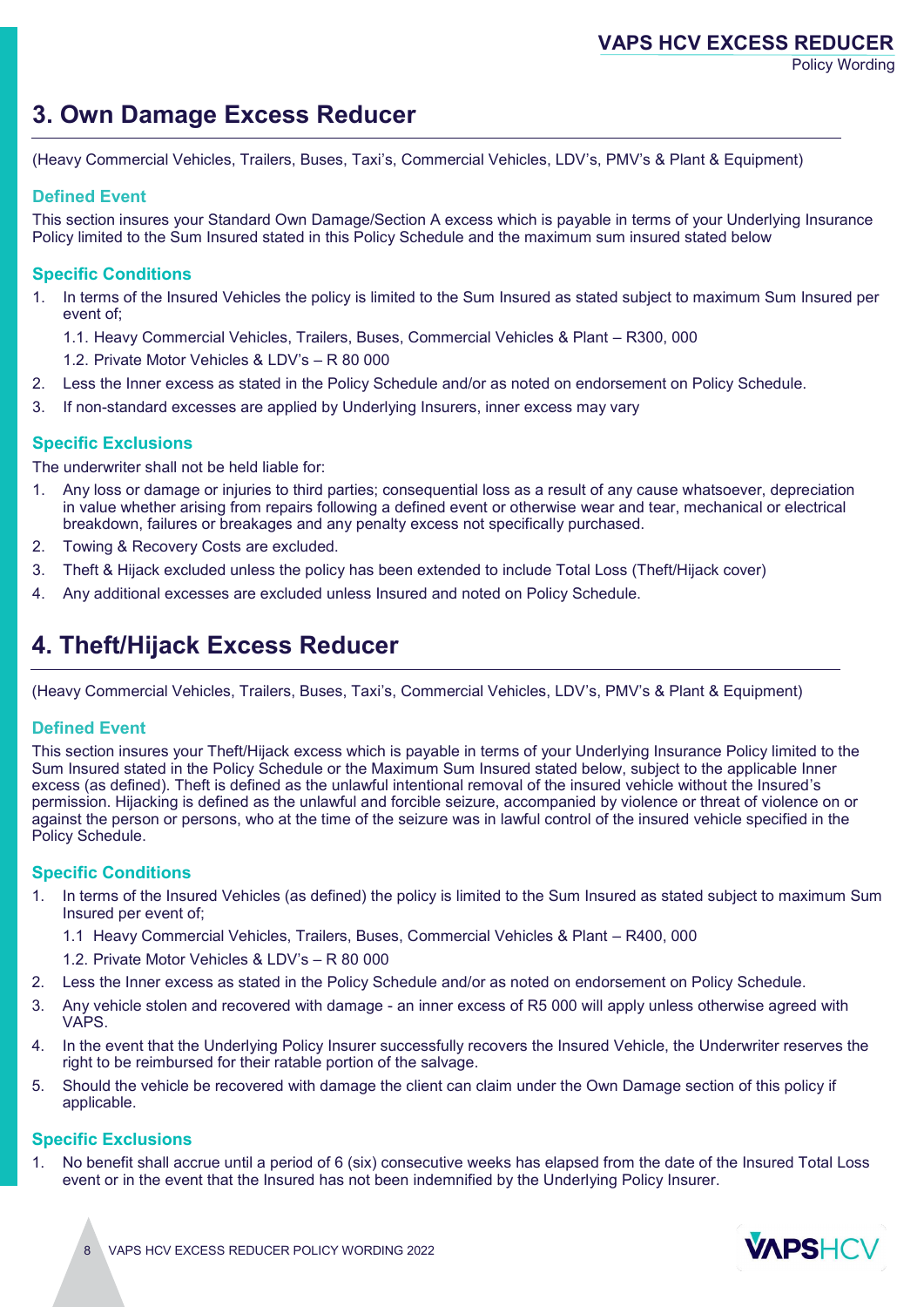### **5. Third Party Excess Reducer**

(Heavy Commercial Vehicles, Trailers, Buses, Taxi's, Commercial Vehicles, LDV's, PMV's & Plant & Equipment)

#### **Defined Event**

This section insures you for payment of your Third-Party Liability excess which is payable in terms of your Underlying Insurance Policy limited to the maximum Sum Insured stated in this Policy Schedule. A liability event is defined as any accident caused by or through or in connection with any vehicle described in the Policy Schedule or in connection with the loading and/or unloading of such vehicle in respect of which the Insured and/or any passenger becomes legally liable to pay, provided the said liability on the Underlying Policy exceeds the Sum Insured stated in this Policy Schedule.

#### **Specific Conditions**

- 1. This policy will only respond if the Underlying Insurer requests for the section II liability excess i.e. must be a valid and entertained claim.
- 2. Unless otherwise stated, the liability of the company under this sub-section in respect of any one occurrence shall not exceed the limits of indemnity as stated in the schedule.
- 3. This section will not apply to Trailers that are not hitched to the horse at any one time unless individually specified under the policy.

#### **Specific Exclusions**

This section will only apply in respect of an excess solely applicable to the underlying Motor Liability section. (This section will not respond to a claim where there is both Motor Own Damage & TP liability and only a single excess applies to both damages)

### **6. Penalty Excess Reducer**

(Heavy Commercial Vehicles, Trailers, Buses, Taxi's, Commercial Vehicles, LDV's, PMV's & Plant & Equipment)

#### **Defined Event**

This section insures your excess which is payable in terms of your Underlying Insurance policy covering the additional penalty excesses due limited to the Sum Insured as stated in this Policy Schedule and the maximum sum insured as stated below provided the said liability on the Underlying Insurance Policy exceeds the Sum Insured stated in this Policy Schedule.

#### **Specific Conditions**

- 1. This section will not apply to those penalty excesses specifically endorsed by the Underlying Insurer due to corrective action, i.e. as a result of claims.
- 2. In terms of each specifically insured penalty excess the policy is limited to the Sum Insured as stated in this Policy Schedule subject to a maximum sum insured per event of R75 000 less the respective Inner excess.
- 3. Options available:
	- (a) Driving between 23h00 and 05h00.
	- (b) Professional Driving Permit (PDP) less than two years old.
	- (c) Driver under 23 years or older than 65 years.
	- (d) Single vehicle accident.
	- (e) Capsizing and overturning whilst tipping.
	- (f) Driving license is issued by an authority outside the Republic of South Africa.
	- (g) Driver licensed for less than 3 years.
	- (h) Extended Territorial Limits.

#### **Specific Exclusions**

The Underwriter shall not be held liable for:

1. Any loss or damage or injuries to third parties; consequential loss as a result of any cause whatsoever, depreciation in value whether arising from repairs following defined event or otherwise wear and tear, mechanical or electrical breakdown, failures or breakages and any penalty excess not specifically purchased.

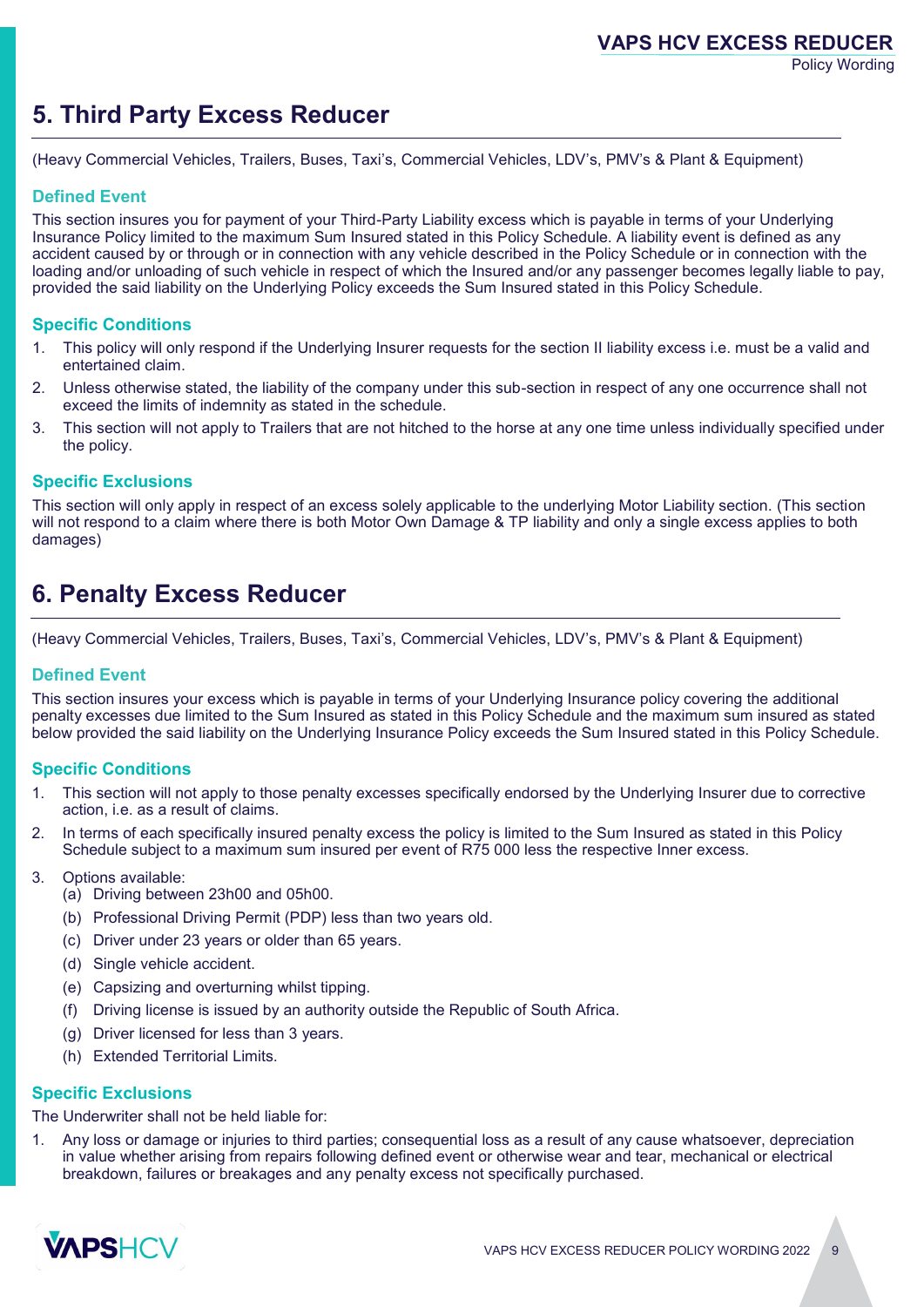# **7. Loss of Use**

(Heavy Commercial Vehicles, Trailers, Buses, Taxi's, Commercial Vehicles, LDV's & PMV's)

#### **Defined Event**

This section insures your Loss of Income of your insured Commercial Vehicle following an insured event of Own Damage, Theft / Hijack or Total Loss which is payable in terms of your Underlying policy, limited to the Sum Insured/daily pro-rata benefit as stated in the Policy Schedule whilst having repairs effected within a reasonable period (solely determined by VAPS) following an Insured event.

#### **Specific Conditions**

- 1. If being repaired cover will only be applicable whilst the Insured Vehicle is in the custody of a registered member of the motor trade, who is an Underlying Insurer approved collision damage repairer.
- 2. Maximum benefit of R120 000 any one event in total, or
	- (a) R15 000 per week, or
		- (b) 12 weeks in total
- 3. After the deduction of the time excess as defined in the Policy Schedule, this cover will commence the following day from the date of authorization of repairs by the Underlying Policy Insurer.
- 4. The indemnity period will expire on date of completion of authorized repairs or on the day the Agreement of Loss/Agreed Total Loss Release/Tender of Settlement is forwarded from Insurer onto Insured.
- 5. Any indemnity amount will only become applicable if the Insured is unable to use the Insured Vehicle in the opinion of VAPS prior to the commencement of repair following a loss or accident giving rise to a claim in terms of the Underlying Insurance Policy.
- 6. The Insured event must be the subject of an indemnifiable claim in terms of the Underlying Policy.
- 7. Should the Insured Vehicle(s) be declared a total loss or stolen or hijacked & not recovered in terms of the Underlying Policy whichever occurs first but in any event not exceeding:
- 8. The limit purchased per the Policy Schedule up to a maximum of 8 / eight weeks in total if the vehicle(s) is repaired,
- 9. The limit purchased per the Policy Schedule up to a maximum of 6 / six weeks in total if the vehicle(s) was declared a total loss or stolen or hijacked and not recovered. Any amount payable shall only commence after the expiry of the Time Excess as defined.
	- (a) A three day Time Excess after authorization of repairs to apply to Sum Insured up to R60,000
	- (b) A five day Time Excess after authorization of repairs to apply to Sum Insured up to R120,000
- 10. If a second claim occurs on the same vehicle(s) within a 12-month cycle, the time excess period will be 15 days and on a third claim within a 12 month cycle on the same vehicle(s), the excess period will be 20 days.
- 11. The time excess period will apply over and above any other excess payable under this Policy in connection with the same incident.
- 12. Any claims for Loss of Use or Total Loss per vehicle arising within the first 60 days of cover will result in a 21 day excess period being applied.
- 13. Combined claims limit in respect of Own Damage Excess and Loss of Use:
- 14. An overall combined gross claims limit of R350, 000 per incident is applicable when benefits under all sections are claimed.

#### **Specific Exclusions**

- 1. No claim will be processed for downtime caused by mechanical and/or electrical breakdown.
- 2. No claim will be paid unless proof is submitted that the Underlying Company has indemnified the Insured for the said Insured event.

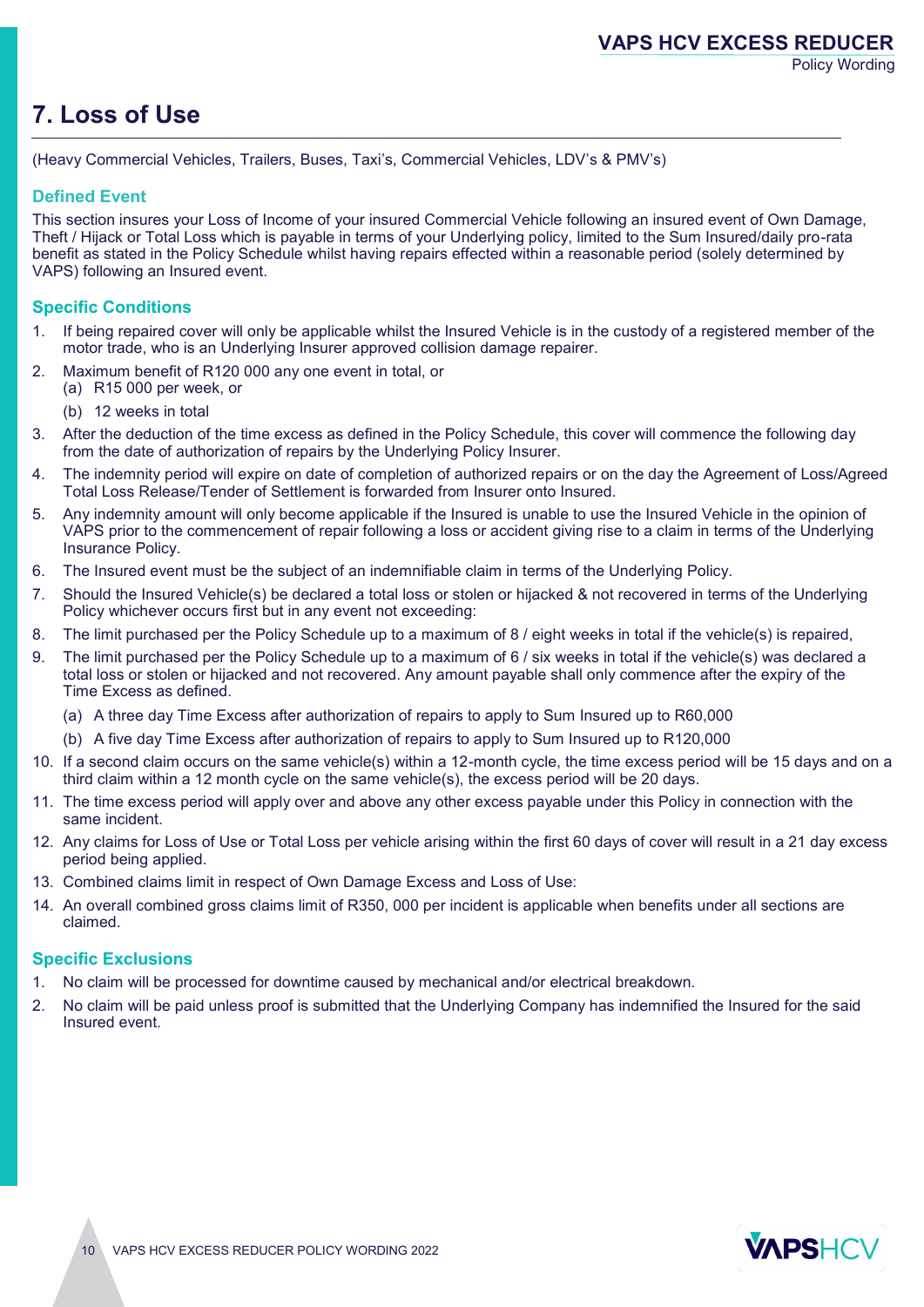## **8. Credit Shortfall Cover**

(Heavy Commercial Vehicles, Trailers, Buses, Taxi's, Commercial Vehicles, LDV's, PMV's & Plant & Equipment)

#### **Defined Event**

This section insures you for the shortfall arising following a total loss settlement per the Underlying Insurance Policy; this amount is calculated as the difference between the retail value (as stipulated in the TransUnion Dealers Guide) and the Statutory Settlement Balance in the applicable Credit Agreement as defined.

#### **Specific Conditions**

- 1. The amount of the Statutory Settlement Balance up to a maximum of:
	- (a) Heavy Commercial Vehicles, Buses, Special Types & Trailers R250, 000
	- (b) Light Delivery Vehicles, Private Motor Vehicles & Motorcycles R60, 000
- 2. The amount paid by the Underlying Insurer (before Underlying Insurer Policy excess being deducted) will be deducted.

#### **Specific Exclusions**

- Excluding any amount not directly related to the financing of the purchase / lease of the Insured Vehicle and its accessories such as but not limited to insurance premiums, maintenance agreements, warranty agreements and the like.
- 2. Excluding any arrear amounts, interest on arrears or any other fees, such as but not limited to maintenance fees and also excluding any residual payment due under the final instalment and any re-financed payments.
- 3. Inner Excess will be nil and or as noted on Policy Schedule.
- 4. If a 0% deposit was paid when the finance agreement incepted and/or the finance term exceeded 60 months, an alternative rate will apply.

### **9. Deposit Protector**

#### **Defined Event**

Where the Vehicle is written off (damaged beyond economical repair), or stolen and not recovered, during the Period of Insurance, we will pay the benefit as stated in the Policy Schedule.

#### **Specific Conditions**

- 1. In terms of each specifically insured deposit policy the benefit is limited to the Sum Insured as stated in the Policy Schedule subject to a maximum sum insured per event of not more than 10% of the vehicle value or R180 000 whichever is the lesser.
- 2. The basis of indemnification will be the Total Loss Value of the Insured vehicle as at the date of loss per the Underlying Policy.
- 3. A credit agreement must be in force on the Insured vehicle.
- 4. When an insured event occurs that may result in a claim under this policy, you will be required to Provide Us with and/or authorize Us to obtain a copy of Your Credit Agreement or other similar agreements between Yourself and the Credit **Provider**

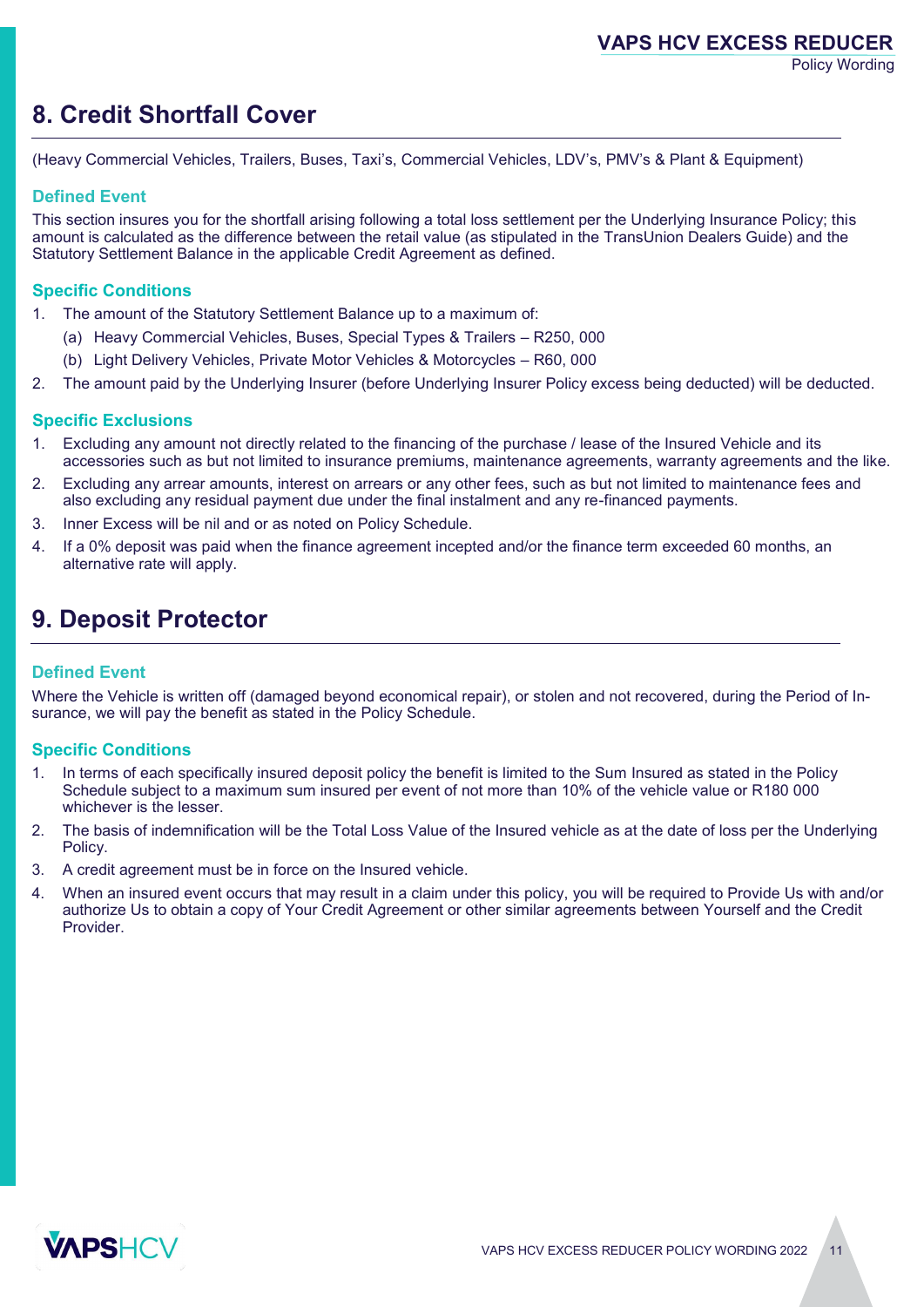### **10. Cross Border Towing & Recovery**

(Heavy Commercial Vehicles, Trailers, Buses, Taxi's, Commercial Vehicles, LDV's, PMV's & Plant & Equipment)

#### **Defined Event**

Where the insured vehicle is involved in an accident outside the borders of the RSA and sustains damage which is insured in terms of sub-section A of the policy and which renders it undriveable, the company will pay the actual costs of recovery and towing which have been incurred to repatriate the insured vehicle to the RSA, provided that the indemnity afforded by this section does not exceed R50,000, and provided that the cover under this section only pays for the costs incurred in getting the insured vehicle to the South African side of the border. Once the insured vehicle is on the South African side of the border all cover under this section ceases.

#### **Specific Exclusions**

The company shall not be liable to pay for the cost of any damages which may occur to the vehicle during the course of repatriation to the South African side of the border and/or the cost of any duties payable to the authorities.

### **11. Car Hire**

(PMV's, LDV's and Commercial vehicles below 3500kgs only)

#### **Defined Event**

VAPS HCV will pay the actual Car Hire charges including the cost of delivery if the insured vehicle is unusable or is being repaired following loss or damage covered under the underlying motor section or while the vehicle remains uncovered following theft, subject to availability, in terms of the selection of the Group car as shown in the schedule.

If selected, VAPS will also pay for a period of 5 days after a mechanical breakdown of the vehicle and for two days' rental for routine servicing of the Insured vehicle.

#### **When will we arrange Car Hire?**

- b **Insured Vehicle Stolen or Hijacked** - We will arrange car hire upon receipt of instructions accompanied by copies of the claim forms from the insurer.
- $\overline{a}$ **Insured Vehicle damaged but drivable** - Provided we have received instructions and copies of claim forms from the Insurer, we will arrange car hire as soon as the insured vehicle has been delivered to an approved panel beater
- $\blacktriangleright$ **Insured Vehicle damaged and not drivable** - Provided we have received instructions and copies of claim forms from the insurer, we will arrange car hire as soon as the insured vehicle has been towed.
- **Mechanical Breakdown** (If cover is included) Upon receipt of instructions accompanied by the mechanical breakdown claim form from the insurer, we will provide the insured with a hired vehicle for a period of up to 5 days whilst the insured vehicle is not in the insured's possession.
- **Routine Services** (Two claims per annum and if cover is included) Upon receipt of instructions accompanied by written confirmation from an approved motor dealer confirming the service date, we will provide the insured with a hired vehicle for a period of 2 days, twice per annum, whilst the insured vehicle is not in the insured's possession

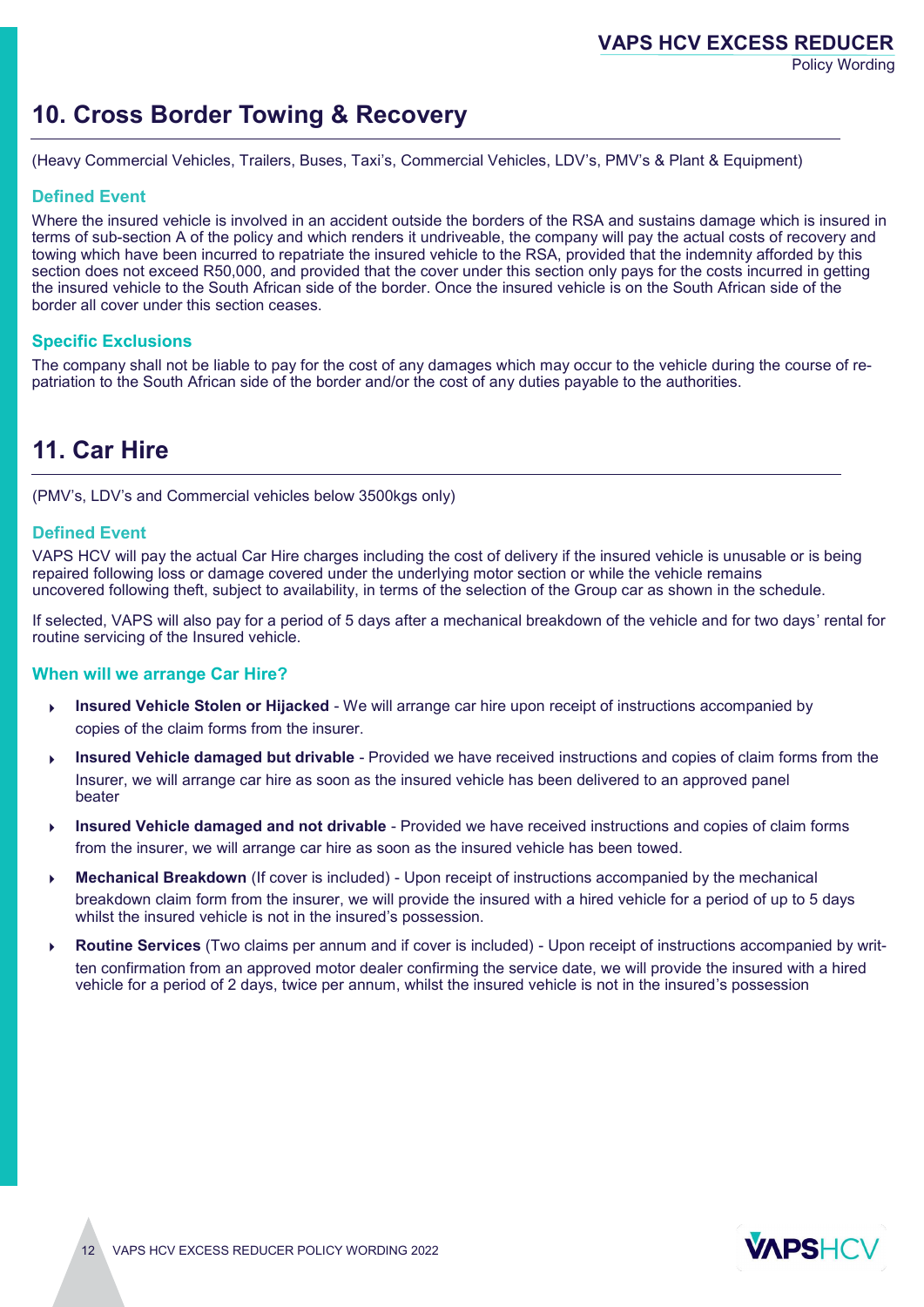# **12. Pollution Liability Excess Reducer**

(Heavy Commercial Vehicles, Commercial Vehicles & LDV's)

### **Defined Event**

This section insures your excess which is payable in terms of your Underlying Insurance Policy covering the transportation of dangerous goods, environmental liability and/or clean-up costs limited to the Sum Insured as stated in the Policy Schedule and the maximum Sum Insured as stated below.

#### **Specific Conditions**

- 1. The amount of the Underlying Policy Excess which will not be higher than the amount stated in the Policy Schedule up to a maximum of R150, 000 for Hazardous Goods Transported on the Insured Vehicle.
- 2. Less the inner excess amount applicable on each and every claim, which will be 25% of claim with a minimum of R5, 000 and or noted as endorsement on the Policy Schedule.
- 3. This cover is only available if the Hazardous Goods Transported are Insured with an Underlying Insurance Company for Pollution Liability, and the said liability exceeds the limit stated in the VAPS Policy Schedule in respect of the specified Insured Vehicles.
- 4. We will at our option pay any claim directly to the Underlying Insurer; provided that the loss is indemnified by the Underlying Insurer and that the claim exceeds the VAPS Sum Insured.

#### **Specific Exclusions**

The Underwriters shall not be held liable for:

1. Liability arising following a Consignee / Consignor / Operator - not complying with all legislation governing the transportation of Hazardous Goods.

### **13. Goods in Transit (GIT) Basic Excess Reducer**

(Heavy Commercial Vehicles, Commercial Vehicles & LDV's)

#### **Defined Event**

This section insures your specified vehicle's Goods in Transit Basic Excess applicable, which is calculated and payable on your Underlying Insurance Policy limited to the Sum Insured and Specified excesses as stated in the Policy Schedule and the maximum Sum Insured as stated below.

#### **Specific Conditions**

- 1. Maximum limit of Indemnity R200 000 per event.
- 2. Limited to Cost Price of goods to the owner of the goods and/or replacement value and/or market value whichever is the lesser, at time of loss.
- 3. There must be in force a valid Underlying Transit Policy with a registered South African insurer covering the risks insured, at the time of loss.
- 4. If liability is declined in terms of the Underlying Transit Policy, then indemnification of this policy will similarly be declined.
- 5. Any condition, warranty or exclusion applicable to the Underlying Transit Policy will similarly be applicable to this cover.
- 6. This policy will only respond where there has been a legitimate non-hijack or hijack claim on the Underlying Transit Policy and such indemnity has been paid to the Insured by the Insurer, less the excess applicable in terms of the Underlying Transit Policy.
- 7. Insurers reserve the right to call for proof of payment of the loss by the Insurers of the Underlying Transit Policy, including copies of the Insurers claim adjustment, agreement of loss form or a full copy of the Underlying Transit Policy.
- 8. In the event of a recovery of any hijacked, stolen or damaged goods / salvage being made, Insurers reserve the right to be reimbursed for their ratable proportion of any such recovered goods.
- 9. Insurers are entitled to charge a re-instatement premium equivalent to the monthly premium, following an Insured loss.

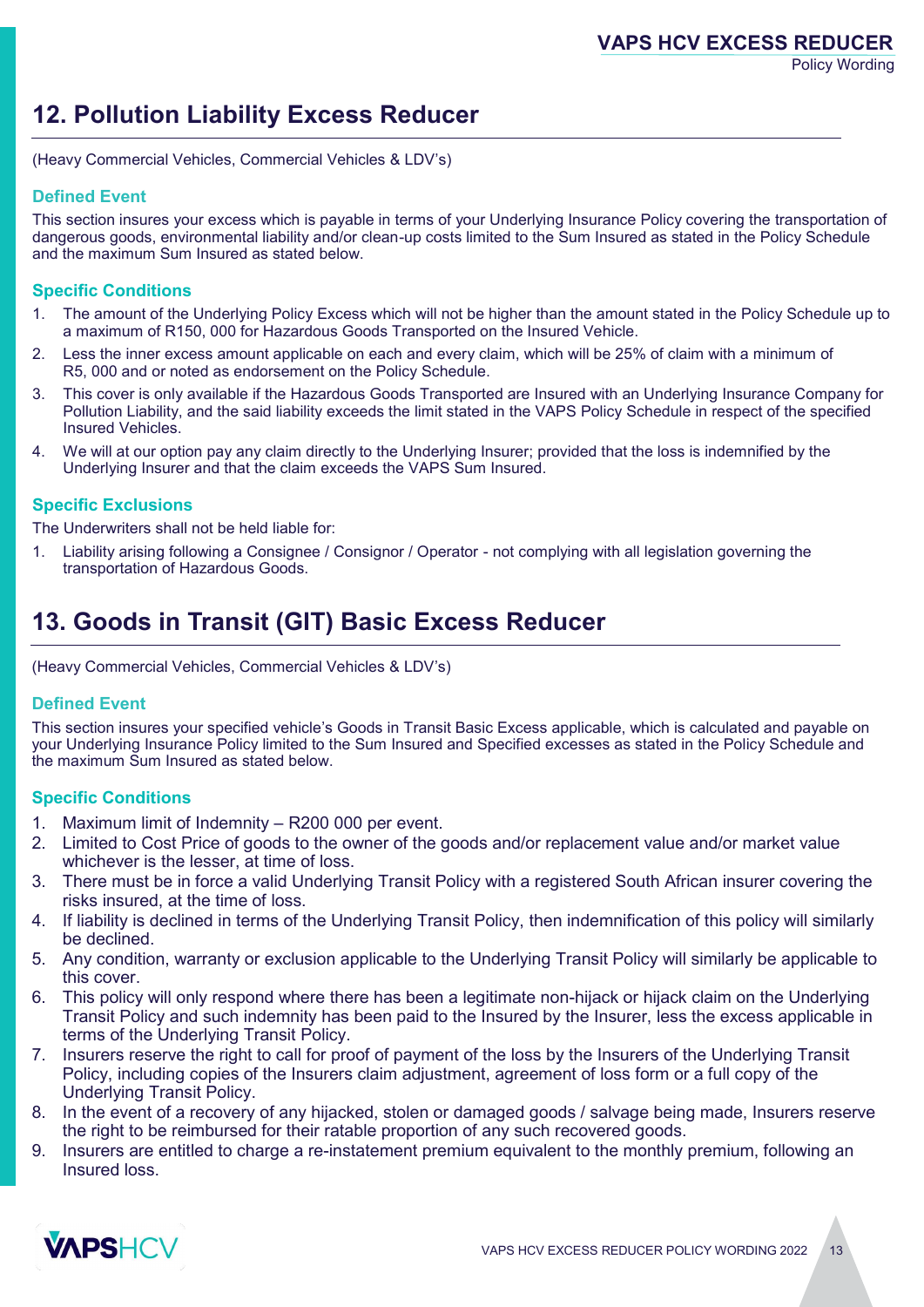# **13. Goods in Transit (GIT) Basic Excess Reducer**

- 10. In the event of a recovery of any damaged goods / salvage being made, Insurers reserve the right to be reimbursed for their ratable proportion of any such recovered goods.
- 11. Inner Excess: Nil, unless an endorsement is noted on Policy Schedule
- 12. No additional excess will be covered unless agreed on and endorsement is noted on Policy Schedule noting same.

### **Specific Exclusions**

- 1. No cover will apply in the event of aggregate deductibles.
- 2. Insured Cargo Exclusions: Antiques, antiquities of any description, arms, ammunition, bank and treasury notes, bullion, cash, mobile telephones and accessories, copper, deeds, designs, documents of any description, explosives, film, gold, or silver articles, used household goods and personal effects, jewelry, liquor (other than wine or beer), live animals, motor vehicles of any description, plans, precious metals or stones, pre-paid phone cards or vouchers, species, stamps, tickets, tobacco products and travelers cheques unless specifically included in the policy schedule.

# **14. Goods in Transit (GIT) Theft/Hijack Excess Reducer**

(Heavy Commercial Vehicles, Commercial Vehicles & LDV's)

### **Defined Event**

This section insures your specified vehicle Goods in Transit Theft/Hijack Excess applicable, which is calculated and payable on your Underlying Insurance Policy limited to the Sum Insured and Specified excesses as stated in the Policy Schedule and the maximum Sum Insured as stated below.

#### **Specific Conditions**

- 1. Maximum limit of Indemnity R300 000 per event.
- 2. Limited to Cost Price of goods to the owner of the goods and/or replacement value and/or market value whichever is the lesser, at time of loss.
- 3. There must be in force a valid Underlying Transit Policy with a registered South African insurer covering the risks insured, at the time of loss.
- 4. If liability is declined in terms of the Underlying Transit Policy, then indemnification of this policy will similarly be declined.
- 5. Any condition, warranty or exclusion applicable to the Underlying Transit Policy will similarly be applicable to this cover.
- 6. This policy will only respond where there has been a legitimate non-hijack or hijack claim on the Underlying Transit Policy and such indemnity has been paid to the Insured by the Insurer, less the excess applicable in terms of the Underlying Transit Policy.
- 7. Insurers reserve the right to call for proof of payment of the loss by the Insurers of the Underlying Transit Policy, including copies of the Insurers claim adjustment, agreement of loss form or a full copy of the Underlying Transit Policy.
- 8. In the event of a recovery of any hijacked, stolen or damaged goods / salvage being made, Insurers reserve the right to be reimbursed for their ratable proportion of any such recovered goods.
- 9. Insurers are entitled to charge a re-instatement premium equivalent to the monthly premium, following an Insured loss.
- 10. In the event of a recovery of any damaged goods / salvage being made, Insurers reserve the right to be reimbursed for their ratable proportion of any such recovered goods.
- 11. Inner Excess: Nil, unless an endorsement is noted on Policy Schedule
- 12. No additional excess will be covered unless agreed on and endorsement is noted on Policy Schedule noting same.

### **Specific Exclusions**

- 1. No cover will apply in the event of aggregate deductibles.
- 2. Insured Cargo Exclusions: Antiques, antiquities of any description, arms, ammunition, bank and treasury notes, bullion, cash, mobile telephones and accessories, copper, deeds, designs, documents of any description, explosives, film, gold, or silver articles, used household goods and personal effects, jewelry, liquor (other than wine or beer), live animals, motor vehicles of any description, plans, precious metals or stones, pre-paid phone cards or vouchers, specie, stamps, tickets, tobacco products and traveller's cheques unless specifically included in the policy schedule.

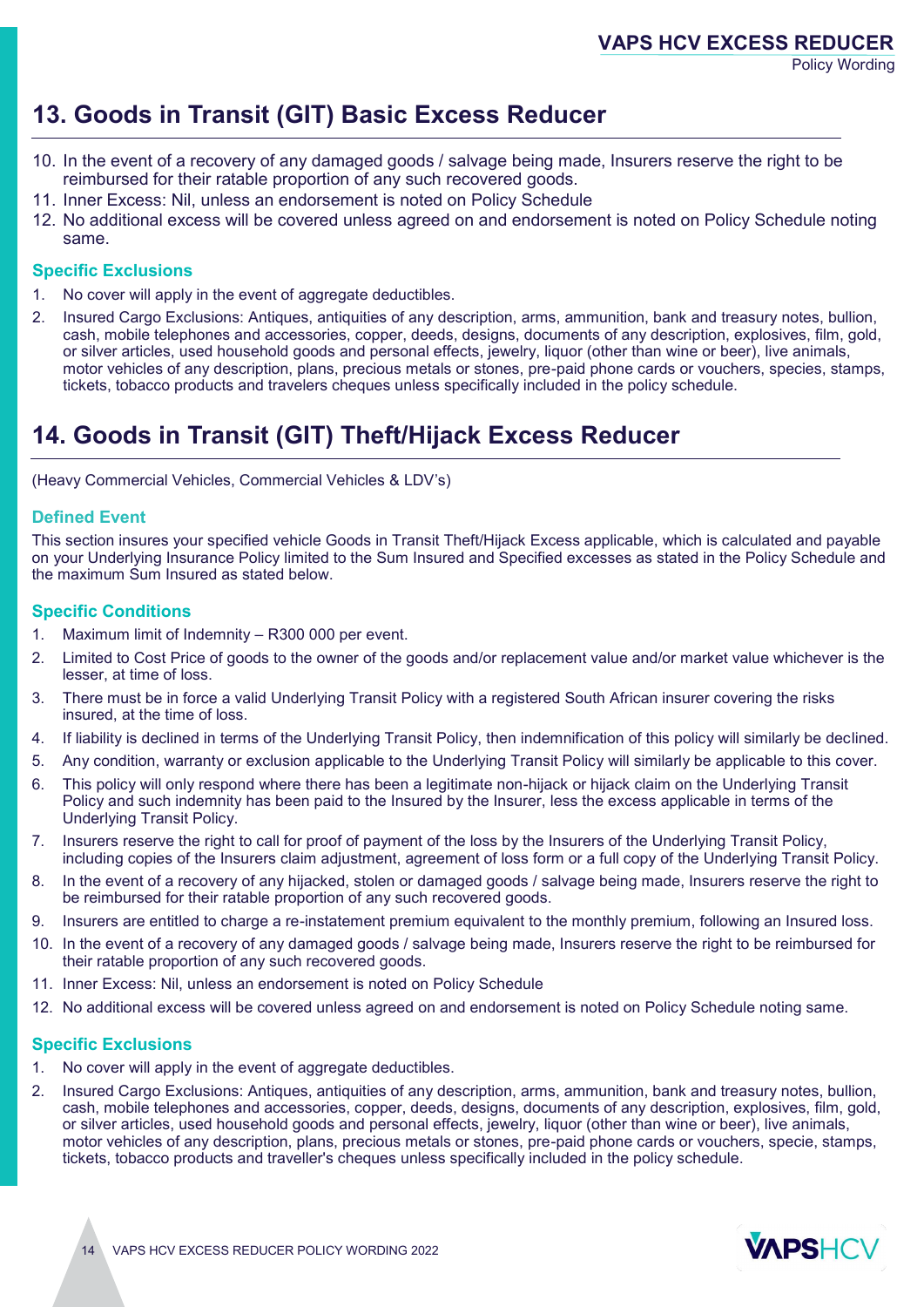### **15. Windscreen Comprehensive Cover**

(Heavy Commercial Vehicles, Trailers, Buses, Taxi's, Commercial Vehicles, LDV's & PMV's)

#### **Defined Event**

This section insures the repair or replacement of your windscreen damaged on your specified Insured Vehicle and NOT the excess reducer section.

#### **Specific Conditions**

- 1. Loss or damage to any vehicle lights or mirrors or for any extras, i.e. Window safety shield clear, tint or signage.
- 2. Loss or damage to any auto glass if such glass is damaged whilst any extras as stated in point 1 above are being fitted.
- 3. Side glass cover for busses is excluded.

#### **Specific Exclusions**

- 1. All Windscreen claims must be reported within 30 days of loss
- 2. In terms of the Insured vehicles, this section is limited to R 15 000 any one loss.

### **16. Windscreen Excess Reducer**

(Heavy Commercial Vehicles, Trailers, Buses, Taxi's, Commercial Vehicles, LDV's, PMV's & Plant & Equipment)

#### **Defined Event**

This section insures your standard Windscreen excess which is payable in terms of your Underlying Insurance Policy limited to the Sum Insured stated in this Policy Schedule and the maximum sum insured stated below.

#### **Specific Conditions**

- 1. In terms of the Insured Vehicles the policy is limited to the Sum Insured as stated subject to maximum Sum Insured per event of;
	- (a) Heavy Commercial Vehicles, Trailers, Buses, Commercial Vehicles & Plant R10, 000
	- (b) Private Motor Vehicles & LDV's R 5 000
- 2. Less the Inner excess as stated in the Policy Schedule and/or as noted on endorsement on Policy Schedule.
- 3. If non-standard excesses are applied by Underlying Insurers, inner excess may vary

#### **Specific Exclusions**

The Underwriter shall not be held liable for:

- 1. Towing & Recovery Costs are excluded.
- 2. Any additional excesses are excluded unless Insured and noted on Policy Schedule.
- 3. Windscreen claims reported more than 30 days after date of loss.

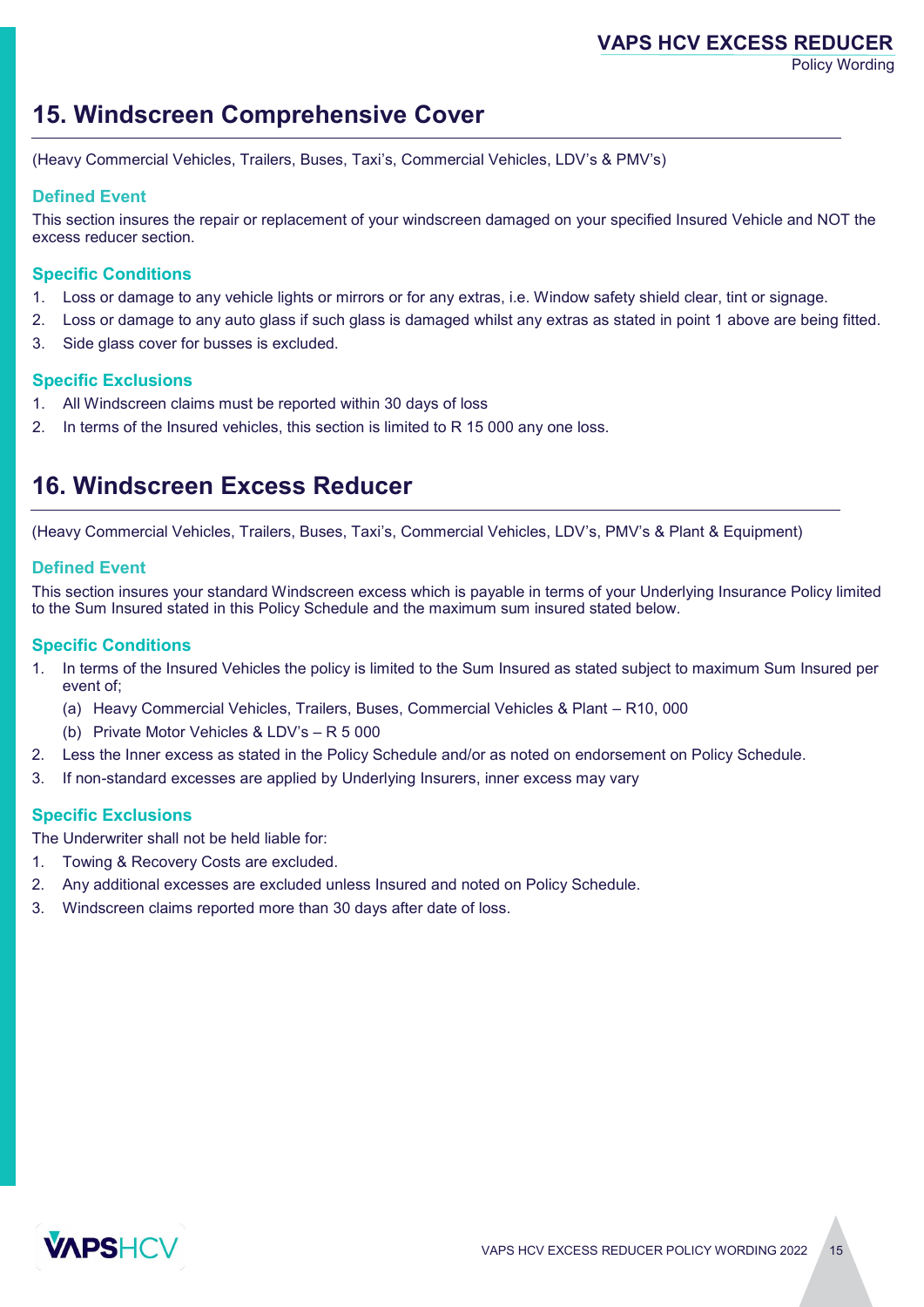# **17. Tyre/Pothole Cover**

(PMV's, LDV's and Commercial vehicles below 3500kgs only)

#### **Defined Event**

In the event of accidental damage to a tyre caused by sudden braking, cuts, punctures by foreign objects or bursts, the insurer will indemnify the Insured for the cost of repair or replacement of a tyre including balancing, provided that the indemnity is based on the percentage of unused tread left on the tyre.

#### **Limit of Indemnity**

The insurer will reimburse the Insured the amount on his/her invoice relating to the purchase or repair of tyres, less any wear and tear on the tyre at the time of an event that may result in a claim.

Maximum indemnity is R2 000 per tyre (Option 1) or R 3 000 (Option 2), less any wear and tear/worn tread.

Maximum liability per claim/event is R4 000 (Option 1) or R6000 (Option 2).

#### **Specific Conditions**

This policy is limited to two claims per year, or one claim if two tyres are replaced in one incident. All claims must be reported to the VAPS call centre on 012 942 4536 before any replacement of damaged tyre(s) may be done. No claim(s) will be paid if the client replaces tyre(s) without authorisation from VAPS HCV.

#### **Specific Exclusions**

The Insurer will not be liable to pay for any loss or resultant damage:

- $\blacktriangleright$ to tyres on any heavy commercial type vehicle or fare paying transport vehicles;
- caused by safety devices built into or fitted onto tyres;
- caused to tyres by safety devices, or built-in safety mechanisms;
- $\blacktriangleright$ to flat tyres, - where the tyre cannot be repaired as a result of a normal puncture;
- caused to tyres as a result of driving while the tyre(s) are deflated; (Punctured tyre(s)-: tyre(s) that could have been repaired, if not been driven on while punctured.)
- $\blacktriangleright$ to tyres that have a tread depth of less than 1mm at any point;
- $\blacktriangleright$ to tyres fitted to a vehicle used for racing, pace setting, speed testing, reliability trials, hire or reward, off-road activities, dispatch or courier services, or driving tuition;
- caused by or resulting from an accident involving the motor vehicle on which the tyres were fitted;
- $\blacktriangleright$ to rethreads, i.e. tyres that have been refitted with rubber rethreads;
- $\blacktriangleright$ tyres still covered under a supplier or manufacturer's warranty or guarantee period;
- $\blacktriangleright$ from, or any liability arising from faulty manufacturing or fitment;
- $\blacktriangleright$ to the vehicle resulting from an event covered by the underlying policy;
- $\blacktriangleright$ to rims, mags or any safety devices fitted on or in the tyre;
- or liability to third parties, or third party property damage;

#### **Tyre Insurance Tread & Indemnity Limits**

Our indemnity limits will be calculated as follows

- 1mm left on the tyre 12.5% of the cost of the tyre
- 2mm left on the tyre 25% of the cost of the tyre
- 3mm left on the tyre 37.5% of the cost of the tyre
- 4mm left on the tyre 50% of the cost of the tyre
- 5mm left on the tyre 62.5% of the cost of the tyre
- 6mm left on the tyre 75% of the cost of the tyre
- 7mm left on the tyre 87.5% of the cost of the tyre
- 8mm left on the tyre 100% of the cost of the tyre

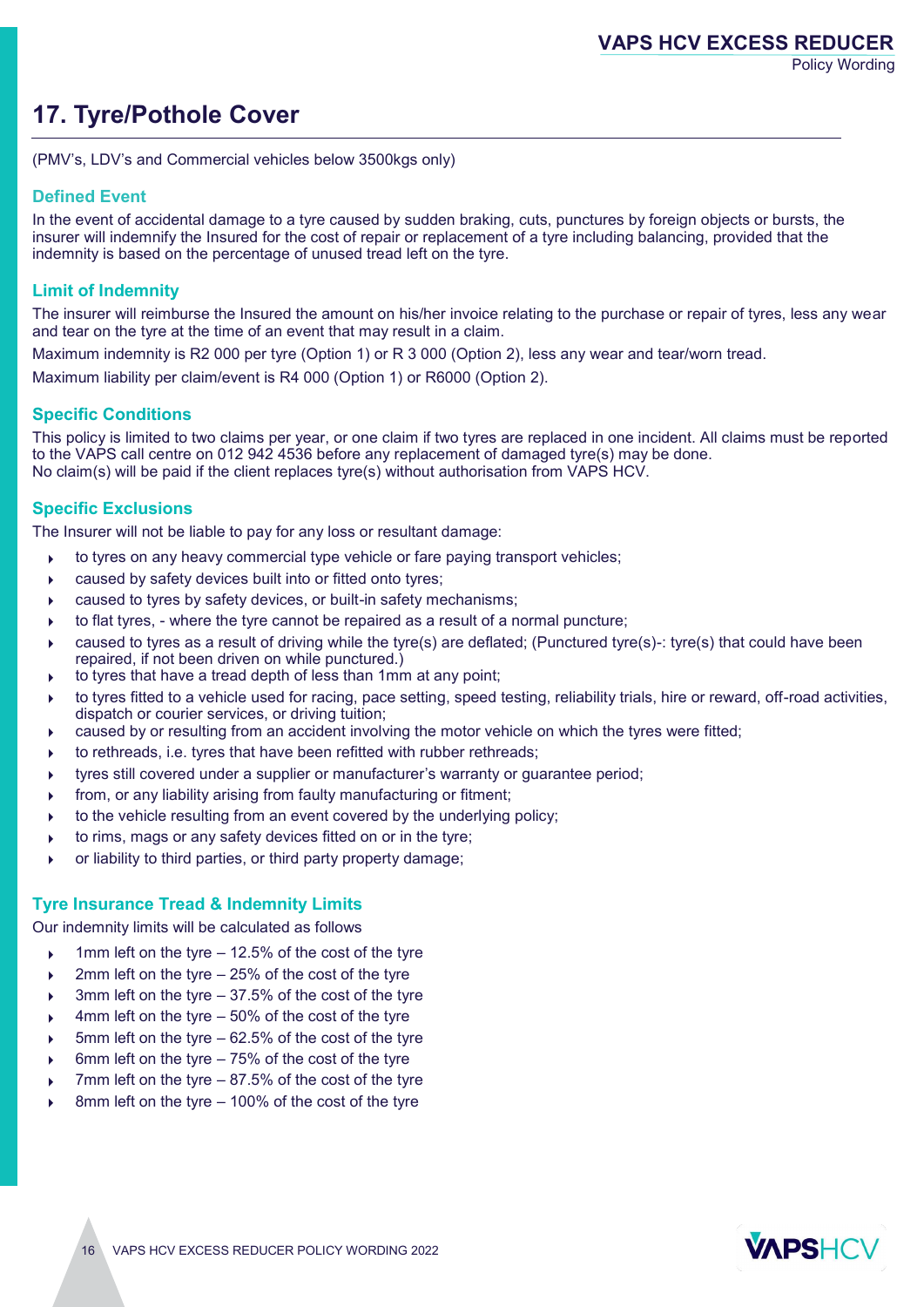### **VAPS HCV EXCESS REDUCER**

Policy Wording

## **18. VAPS Non-Motor Excess Reducer**

#### **Defined Event**

This section insures your Non-Motor excess as described in your VAPS Policy Schedule which is payable in terms of your Underlying Insurance Policy limited to the Sum Insured stated in this VAPS Policy Schedule and the maximum sum insured stated in this VAPS Policy Schedule.

Commercial Lines sections that we can provide Excess Reducer cover on: Fire, Buildings Combined, Office contents, Electronic Equipment, Business Interruption, Accounts Receivable, Theft, Money, Glass, Fidelity, Business All Risks, Accidental Damage, Public Liability, Employers' Liability, Stated Benefits & Group personal Accident.

Personal Lines sections that we can provide Excess Reducer cover on: Houseowners (Buildings), Householders (Contents), All Risks, Personal Accident & Personal Liability

#### **Specific Conditions**

- 1. Any specific non-motor excess can be referred to VAPS for cover.
- 2. Maximum Indemnity Limit is R 250 000.
- 3. There must at all times be a valid Underlying Comprehensive policy in place at the time of claim.

#### **Specific Exclusions**

The Underwriter shall not be held liable if:

- 1. Proof of settlement has been received from the Underlying Policy Insurer.
- 2. The Underlying Insurer has refused your claim for an event.